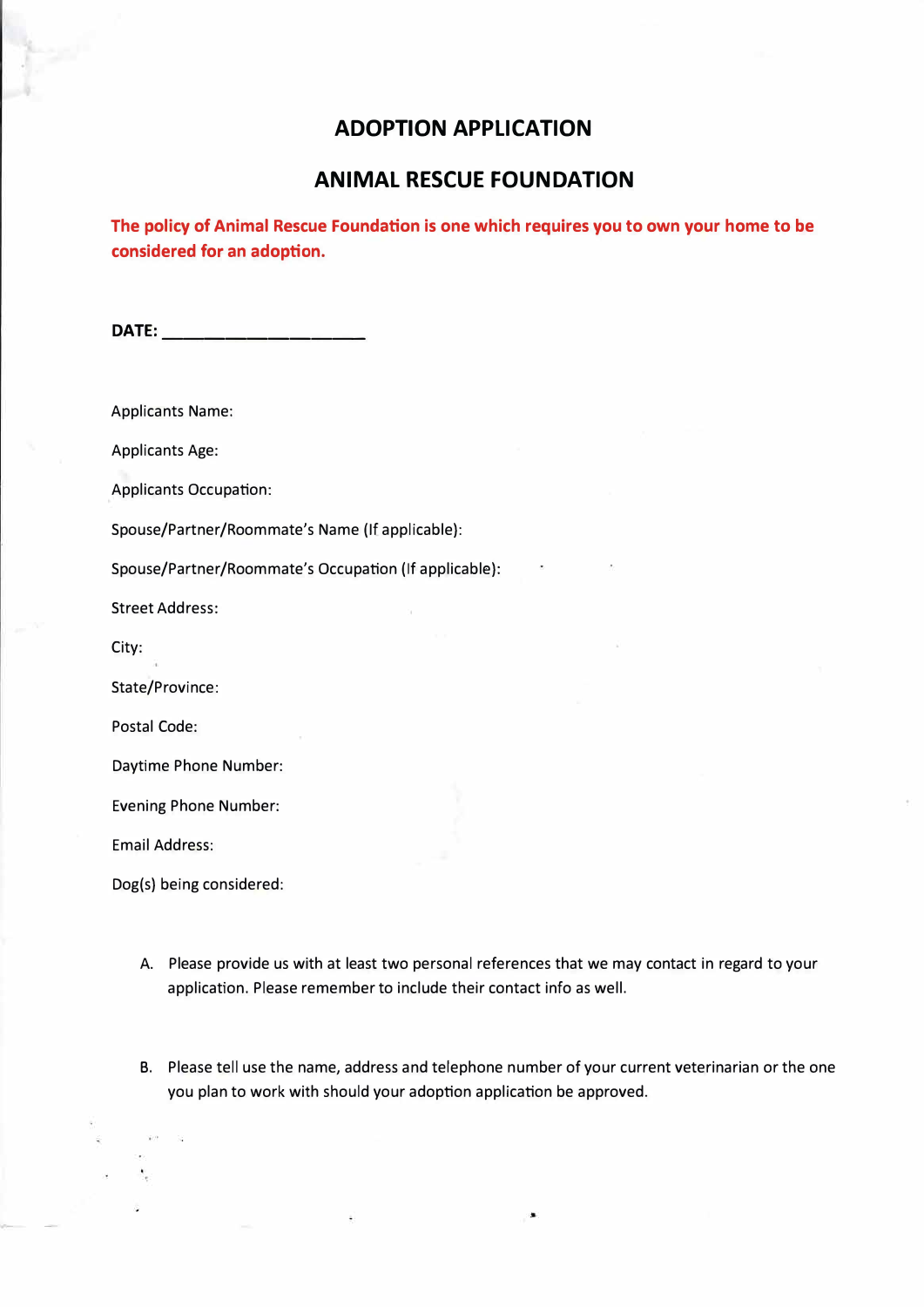- 1. Do you currently own any animals? If yes, please tell us about them. We would like to know their age, gender (are they spayed/neutered), breed, size and general temperament towards other animals.
- 2. Do you have children, grandchildren, or nieces and nephews who visit you? If so, what are their ages and genders? Do you feel as though they are respectful of animals, are you willing to make sure that your children and your animals respect each other?
- 3. Do you own your own home? What type of home do you live in: house, or condominium, etc. Please describe your home to us. (Do you have a yard; if so, is it fenced in completely?) What is the height of the fence? What type of fence is it? (for example: is it chain link, wood, etc.?) Does your family live in an urban, suburban, or rural setting? Most importantly, do you feel as though your situation is the best situation possible for the dog that you are applying for?
- 4. How many hours a day will the dog be left home alone? When you are not home, where will the dog be (outside in pen, outside tied to run in yard, inside free, inside enclosed in an area, or inside in a crate)?
- 5. What are the driving forces behind your decision to adopt a dog now?
- 6. Why have you decided on the dog/dogs that you have applied for?
- 7. If you have previously owned dogs or other pets, please let us know about them, and their current status (passed on and if so how? lost, given away, stolen, etc.)
- 8. Please do your best to describe the lifestyle of your family. How would this dog fit into your home, what activities do you do or do you plan on doing with your dog/dogs?
- 9. Do you travel often? If so, what do you plan on doing with your dog while you travel?